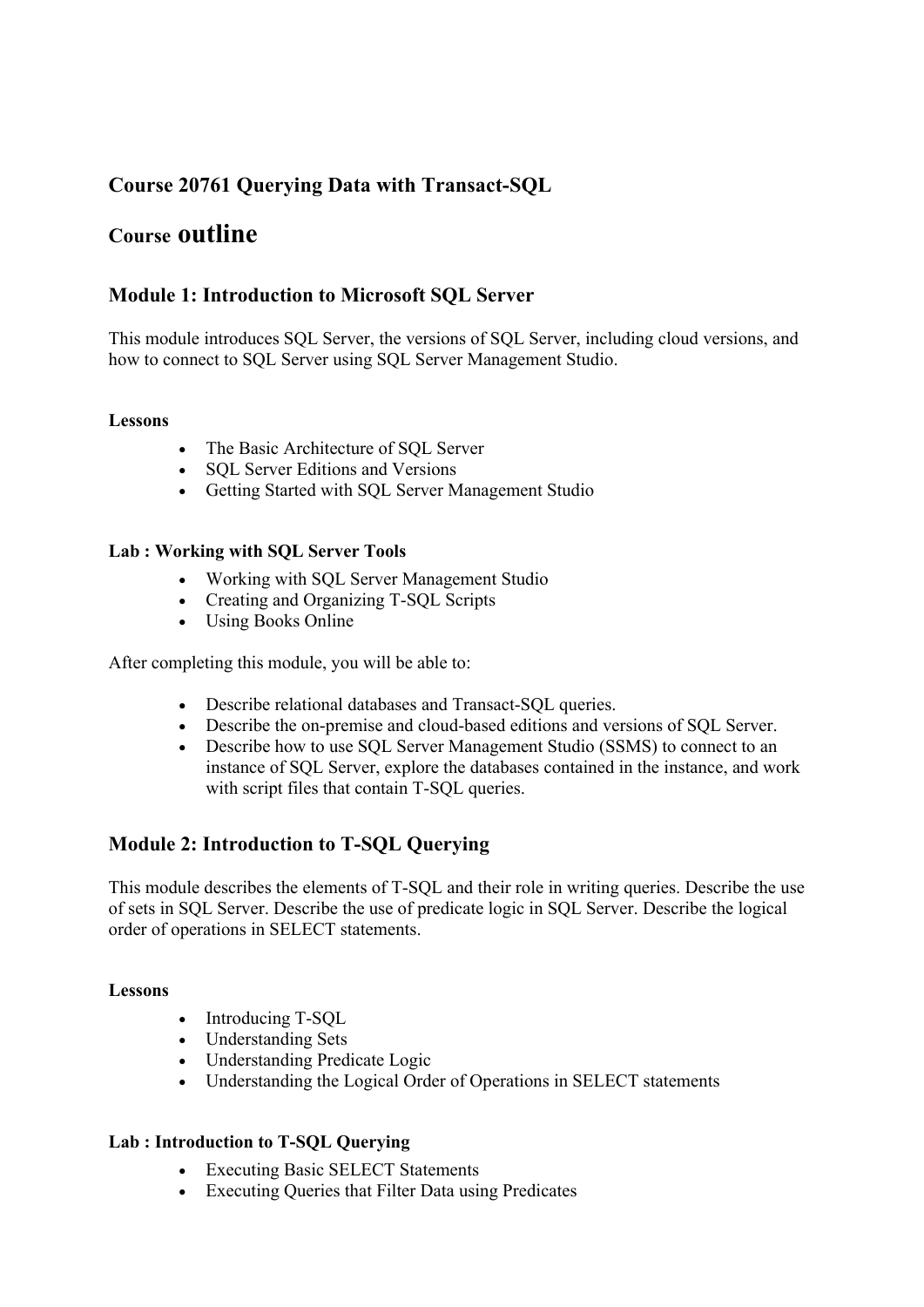• Executing Oueries That Sort Data Using ORDER BY

After completing this module, you will be able to:

- Describe the role of T-SQL in writing SELECT statements.
- Describe the elements of the T-SQL language and which elements will be useful in writing queries.
- Describe the concepts of the set theory, one of the mathematical underpinnings of relational databases, and to help you apply it to how you think about querying SQL Server
- Describe predicate logic and examine its application to querying SQL Server.
- Explain the elements of a SELECT statement, delineate the order in which the elements are evaluated, and then apply this understanding to a practical approach to writing queries.

# **Module 3: Writing SELECT Queries**

This module introduces the fundamentals of the SELECT statement, focusing on queries against a single table.

### **Lessons**

- Writing Simple SELECT Statements
- Eliminating Duplicates with DISTINCT
- Using Column and Table Aliases
- Writing Simple CASE Expressions

### **Lab : Writing Basic SELECT Statements**

- Writing Simple SELECT Statements
- Eliminating Duplicates Using DISTINCT
- Using Column and Table Aliases
- Using a Simple CASE Expression

After completing this module, you will be able to:

- Describe the structure and format of the SELECT statement, as well as enhancements that will add functionality and readability to your queries
- Describe how to eliminate duplicates using the DISTINCT clause
- Describe the use of column and table aliases
- Understand and use CASE expressions

# **Module 4: Querying Multiple Tables**

This module describes how to write queries that combine data from multiple sources in Microsoft SQL Server.

#### **Lessons**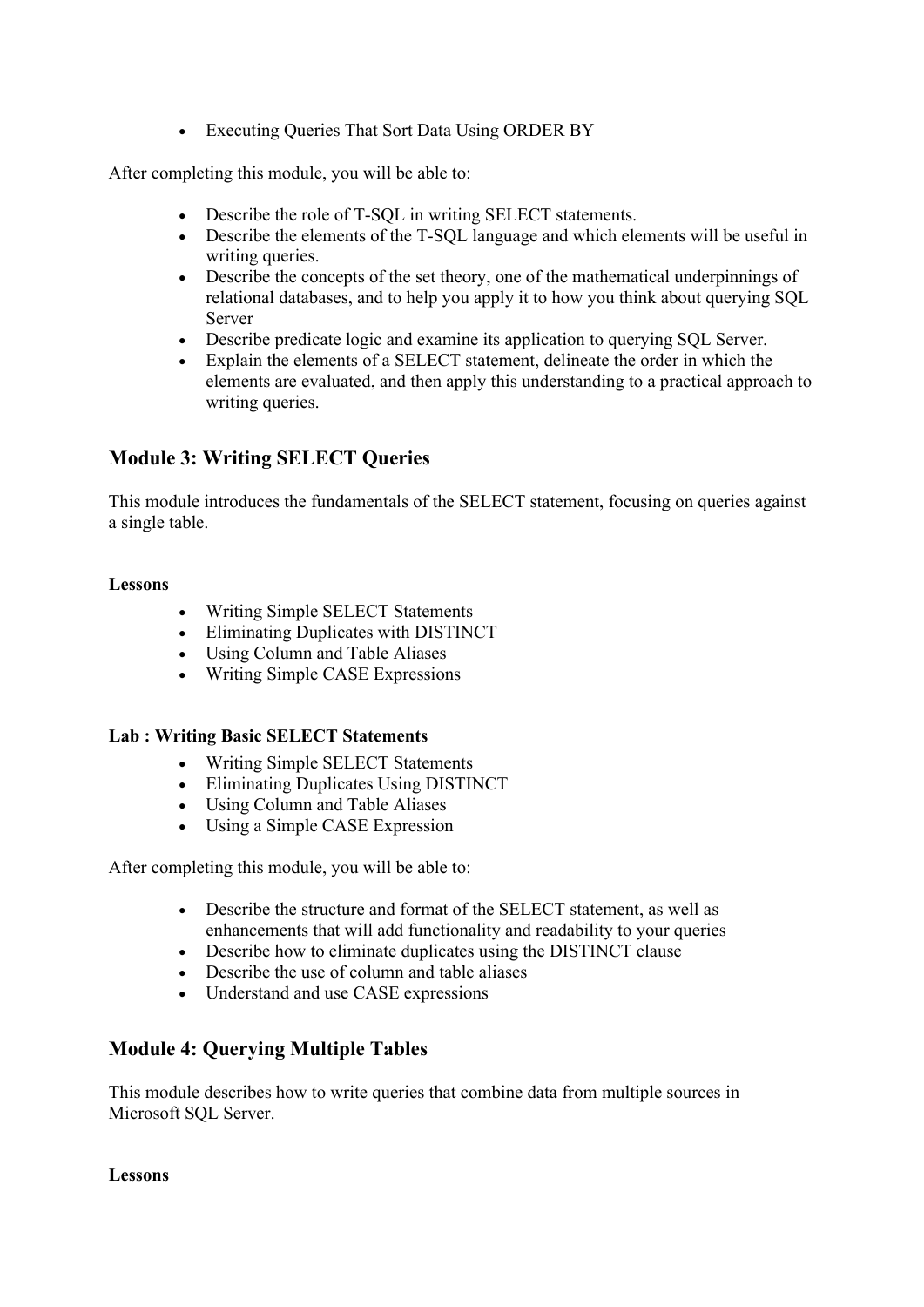- Understanding Joins
- Ouerving with Inner Joins
- Ouerving with Outer Joins
- Querying with Cross Joins and Self Joins

#### **Lab : Querying Multiple Tables**

- Writing Queries that use Inner Joins
- Writing Queries that use Multiple-Table Inner Joins
- Writing Queries that use Self-Joins
- Writing Queries that use Outer Joins
- Writing Oueries that use Cross Joins

After completing this module, you will be able to:

- Explain the fundamentals of joins in SQL Server
- Write inner join queries
- Write queries that use outer joins
- Use additional join types

# **Module 5: Sorting and Filtering Data**

This module describes how to implement sorting and filtering.

#### **Lessons**

- Sorting Data
- Filtering Data with Predicates
- Filtering Data with TOP and OFFSET-FETCH
- Working with Unknown Values

#### **Lab : Sorting and Filtering Data**

- Writing Queries that Filter Data using a WHERE Clause
- Writing Queries that Sort Data Using an ORDER BY Clause
- Writing Queries that Filter Data Using the TOP Option
- Write Queries that filter data using the OFFSET-FETCH clause

After completing this module, you will be able to:

- Explain how to add an ORDER BY clause to your queries to control the order of rows displayed in your query's output
- Explain how to construct WHERE clauses to filter out rows that do not match the predicate.
- Explain how to limit ranges of rows in the SELECT clause using a TOP option.
- Explain how to limit ranges of rows using the OFFSET-FETCH option of an ORDER BY clause.
- Explain how three-valued logic accounts for unknown and missing values, how SQL Server uses NULL to mark missing values, and how to test for NULL in your queries.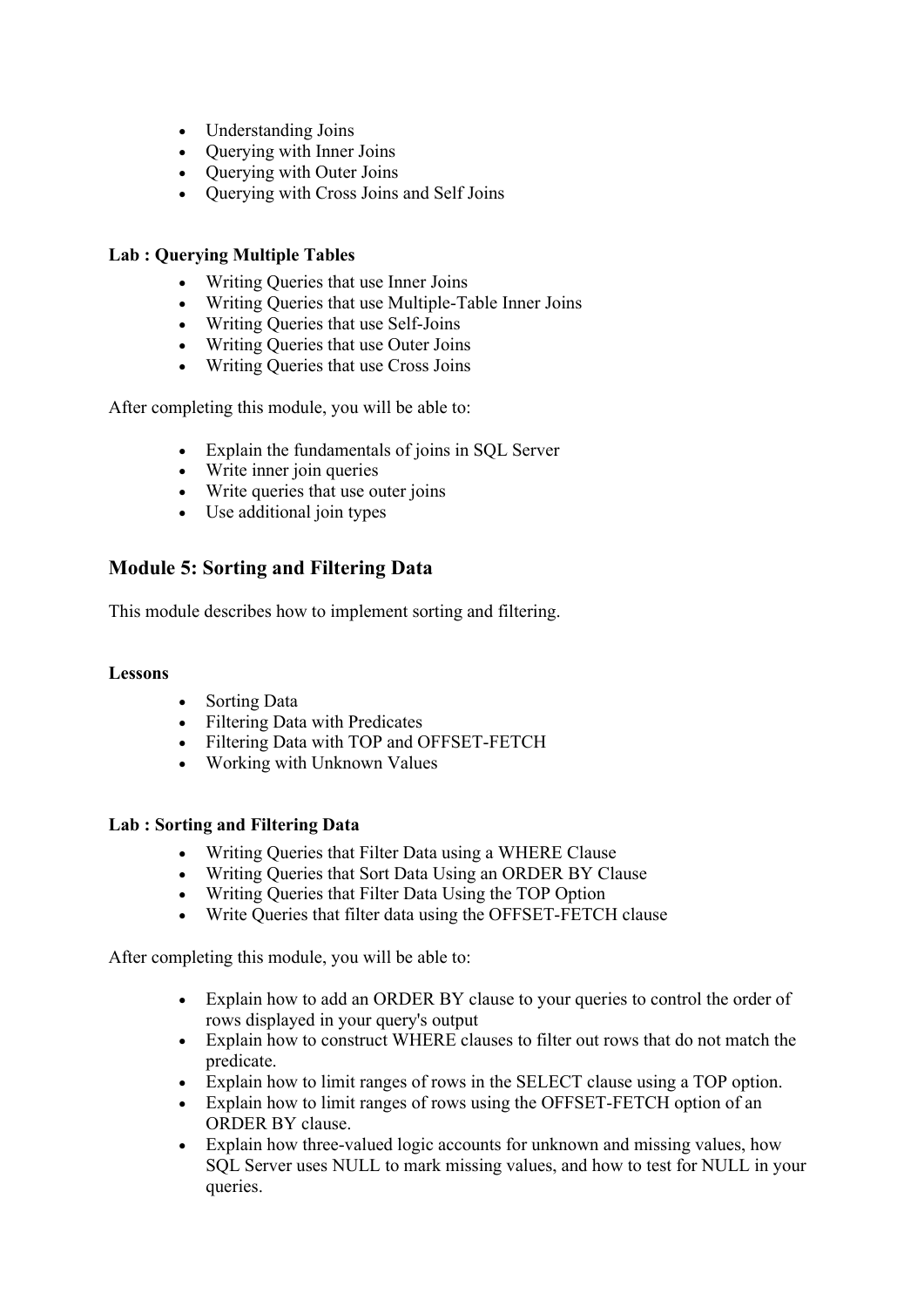# **Module 6: Working with SQL Server Data Types**

This module introduces the data types SQL Server uses to store data.

#### **Lessons**

- Introducing SOL Server Data Types
- Working with Character Data
- Working with Date and Time Data

#### **Lab : Working with SQL Server Data Types**

- Writing Queries that Return Date and Time Data
- Writing Queries that use Date and Time Functions
- Writing Queries That Return Character Data
- Writing Queries That Return Character Functions

After completing this module, you will be able to:

- Explore many of the data types SQL Server uses to store data and how data types are converted between types
- Explain the SQL Server character-based data types, how character comparisons work, and some common functions you may find useful in your queries
- Describe data types that are used to store temporal data, how to enter dates and times so they will be properly parsed by SQL Server, and how to manipulate dates and times with built-in functions.

# **Module 7: Using DML to Modify Data**

This module describes how to create DML queries, and why you would want to.

#### **Lessons**

- Adding Data to Tables
- Modifying and Removing Data
- Generating automatic column values

#### **Lab : Using DML to Modify Data**

- Inserting Records with DML
- Updating and Deleting Records Using DML

After completing this module, you will be able to:

- Use INSERT and SELECT INTO statements
- Use UPDATE, MERGE, DELETE, and TRUNCATE.

### **Module 8: Using Built-In Functions**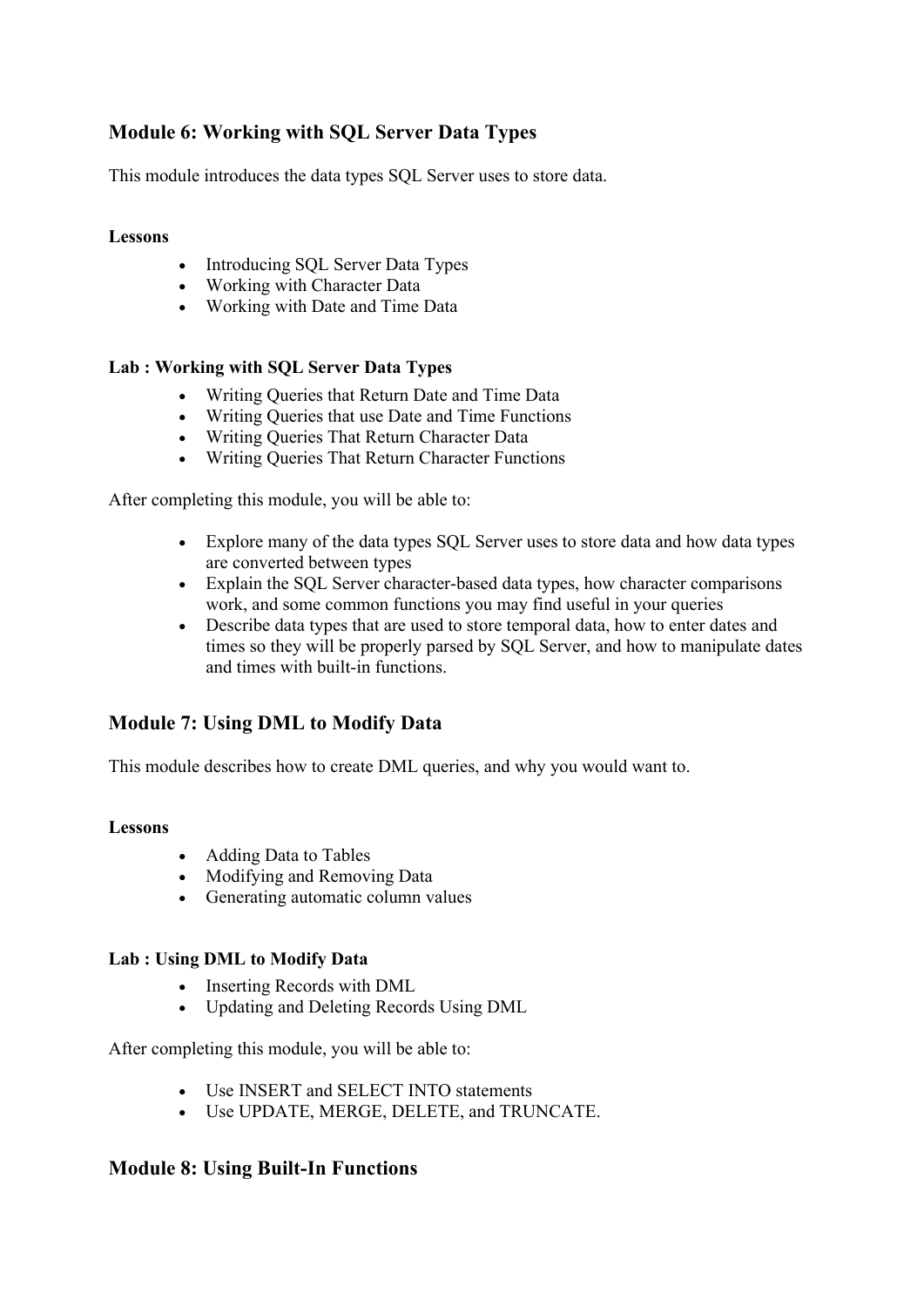This module introduces some of the many built in functions in SQL Server.

#### **Lessons**

- Writing Queries with Built-In Functions
- Using Conversion Functions
- Using Logical Functions
- Using Functions to Work with NULL

#### **Lab : Using Built-In Functions**

- Writing Queries That Use Conversion Functions
- Writing Oueries that use Logical Functions
- Writing Queries that Test for Nullability

After completing this module, you will be able to:

- Describe the types of functions provided by SQL Server, and then focus on working with scalar functions
- Explain how to explicitly convert data between types using several SQL Server functions
- Describe how to use logical functions that evaluate an expression and return a scalar result.
- Describe additional functions for working with NULL

# **Module 9: Grouping and Aggregating Data**

This module describes how to use aggregate functions.

#### **Lessons**

- Using Aggregate Functions
- Using the GROUP BY Clause
- Filtering Groups with HAVING

#### **Lab : Grouping and Aggregating Data**

- Writing Queries That Use the GROUP BY Clause
- Writing Queries that Use Aggregate Functions
- Writing Queries that Use Distinct Aggregate Functions
- Writing Queries that Filter Groups with the HAVING Clause

After completing this module, you will be able to:

- Describe the built-in aggregate function in SQL Server and write queries using it.
- Write queries that separate rows using the GROUP BY clause.
- Write queries that use the HAVING clause to filter groups.

### **Module 10: Using Subqueries**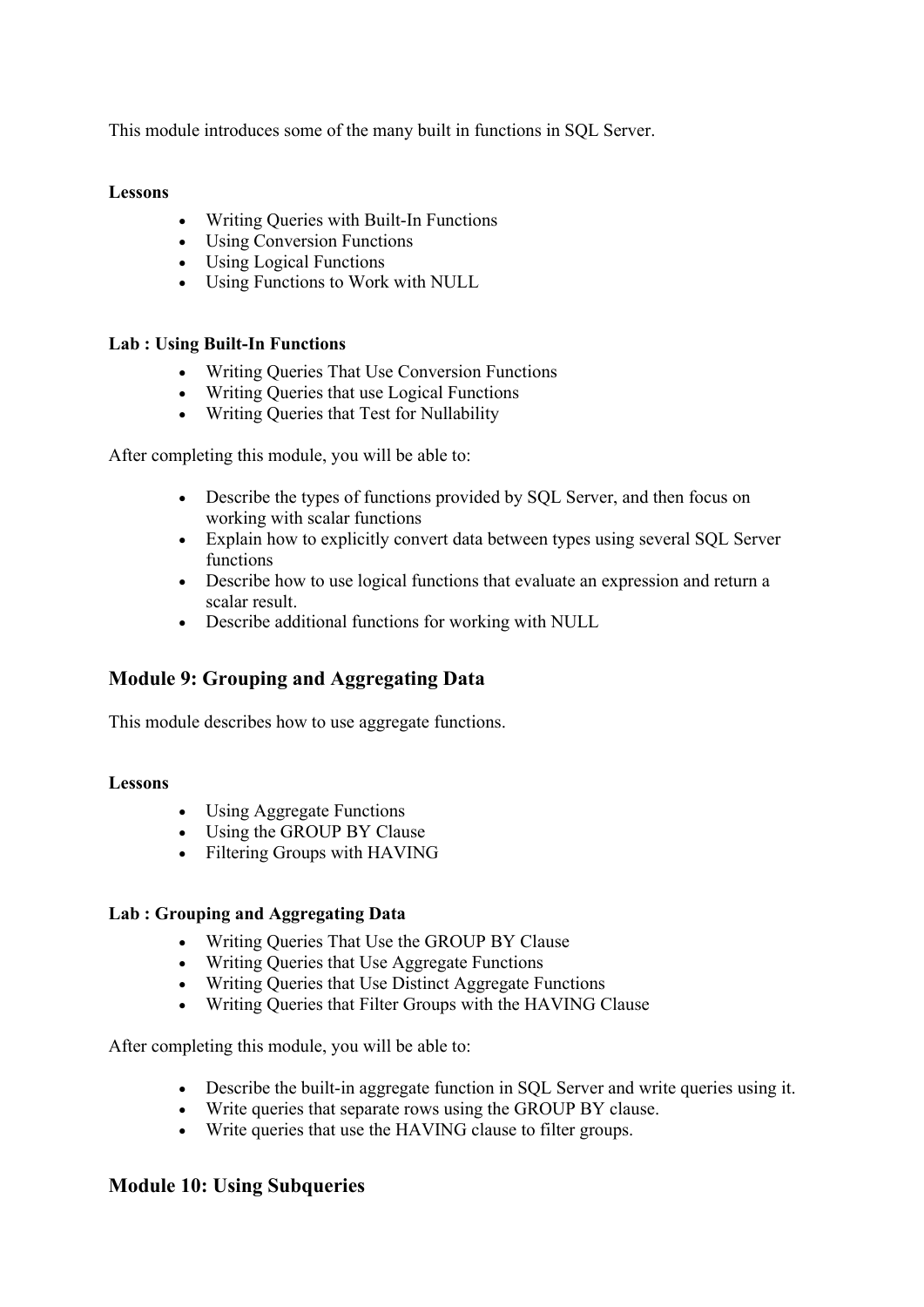This module describes several types of subquery and how and when to use them.

#### **Lessons**

- Writing Self-Contained Subqueries
- Writing Correlated Subqueries
- Using the EXISTS Predicate with Subqueries

#### **Lab : Using Subqueries**

- Writing Queries That Use Self-Contained Subqueries
- Writing Queries That Use Scalar and Multi-Result Subqueries
- Writing Queries That Use Correlated Subqueries and an EXISTS Clause

After completing this module, you will be able to:

- Describe where subqueries may be used in a SELECT statement.
- Write queries that use correlated subqueries in a SELECT statement
- Write queries that use EXISTS predicates in a WHERE clause to test for the existence of qualifying rows
- Use the EXISTS predicate to efficiently check for the existence of rows in a subquery.

### **Module 11: Using Table Expressions**

Previously in this course, you learned about using subqueries as an expression that returned results to an outer calling query. Like subqueries, table expressions are query expressions, but table expressions extend this idea by allowing you to name them and to work with their results as you would work with data in any valid relational table. Microsoft SQL Server supports four types of table expressions: derived tables, common table expression (CTEs), views, and inline table-valued functions (TVFs). In this module, you will learn to work with these forms of table expressions and learn how to use them to help create a modular approach to writing queries.

#### **Lessons**

- Using Views
- Using Inline Table-Valued Functions
- Using Derived Tables
- Using Common Table Expressions

#### **Lab : Using Table Expressions**

- Writing Queries That Use Views
- Writing Queries That Use Derived Tables
- Writing Queries That Use Common Table Expressions (CTEs)
- Writing Queries That Use Inline Table-Valued Expressions (TVFs)

After completing this module, you will be able to:

Write queries that return results from views.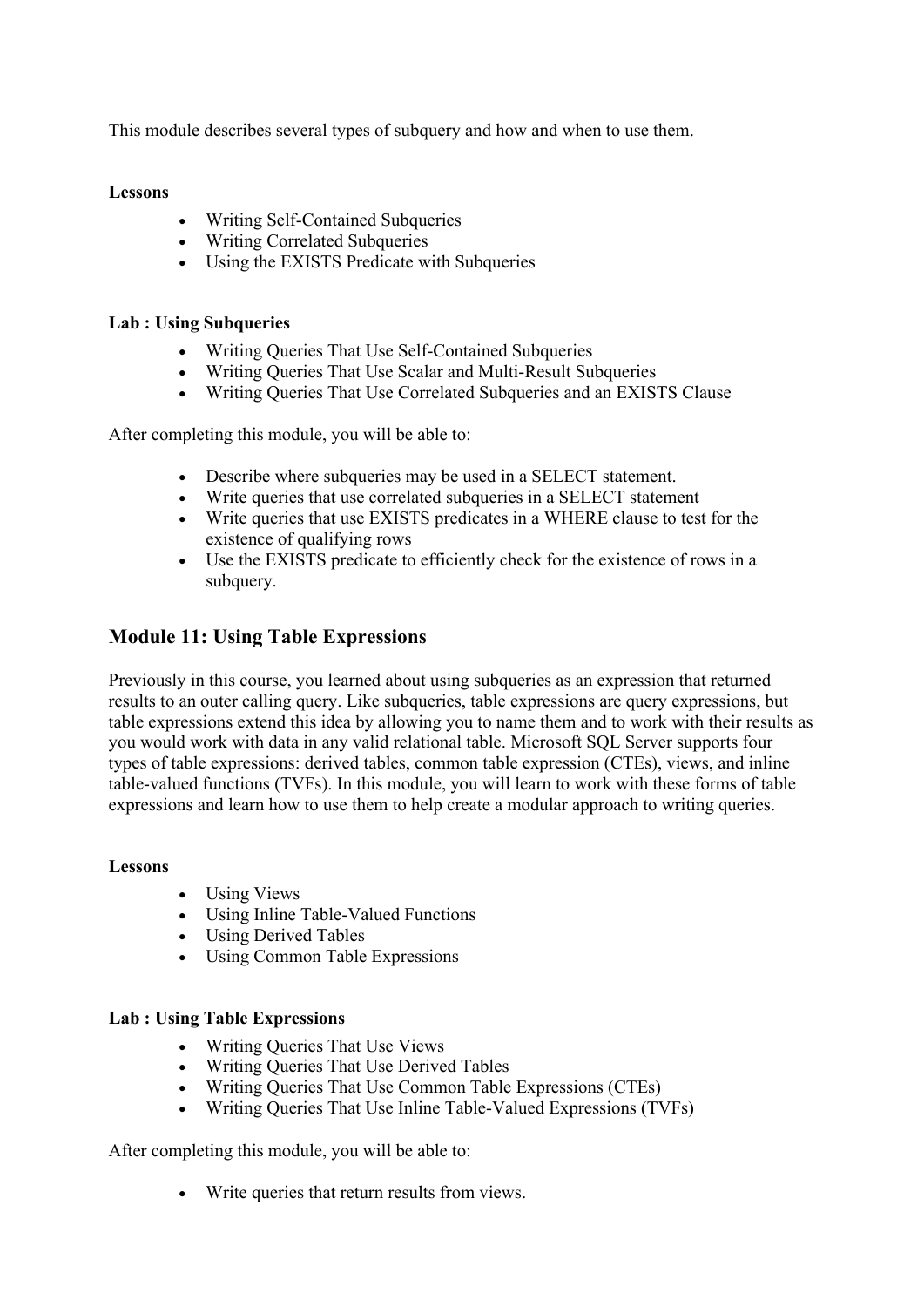- Use the CREATE FUNCTION statement to create simple inline TVFs.
- Write queries that create and retrieve results from derived tables.
- Write queries that create CTEs and return results from the table expression.

# **Module 12: Using Set Operators**

This module introduces how to use the set operators UNION, INTERSECT, and EXCEPT to compare rows between two input sets.

#### **Lessons**

- Writing Queries with the UNION operator
- Using EXCEPT and INTERSECT
- Using APPLY

#### **Lab : Using Set Operators**

- Writing Queries That Use UNION Set Operators and UNION ALL
- Writing Queries That Use CROSS APPLY and OUTER APPLY Operators
- Writing Queries That Use the EXCEPT and INTERSECT Operators

After completing this module, students will be able to:

- Write queries that use UNION to combine input sets.
- Write queries that use UNION ALL to combine input sets
- Write queries that use the EXCEPT operator to return only rows in one set but not another.
- Write queries that use the INTERSECT operator to return only rows that are present in both sets
- Write queries using the CROSS APPLY operator.
- Write queries using the OUTER APPLY operator

# **Module 13: Using Windows Ranking, Offset, and Aggregate Functions**

This module describes the benefits to using window functions. Restrict window functions to rows defined in an OVER clause, including partitions and frames. Write queries that use window functions to operate on a window of rows and return ranking, aggregation, and offset comparison results.

#### **Lessons**

- Creating Windows with OVER
- Exploring Window Functions

#### **Lab : Using Windows Ranking, Offset, and Aggregate Functions**

- Writing Queries that use Ranking Functions
- Writing Queries that use Offset Functions
- Writing Queries that use Window Aggregate Functions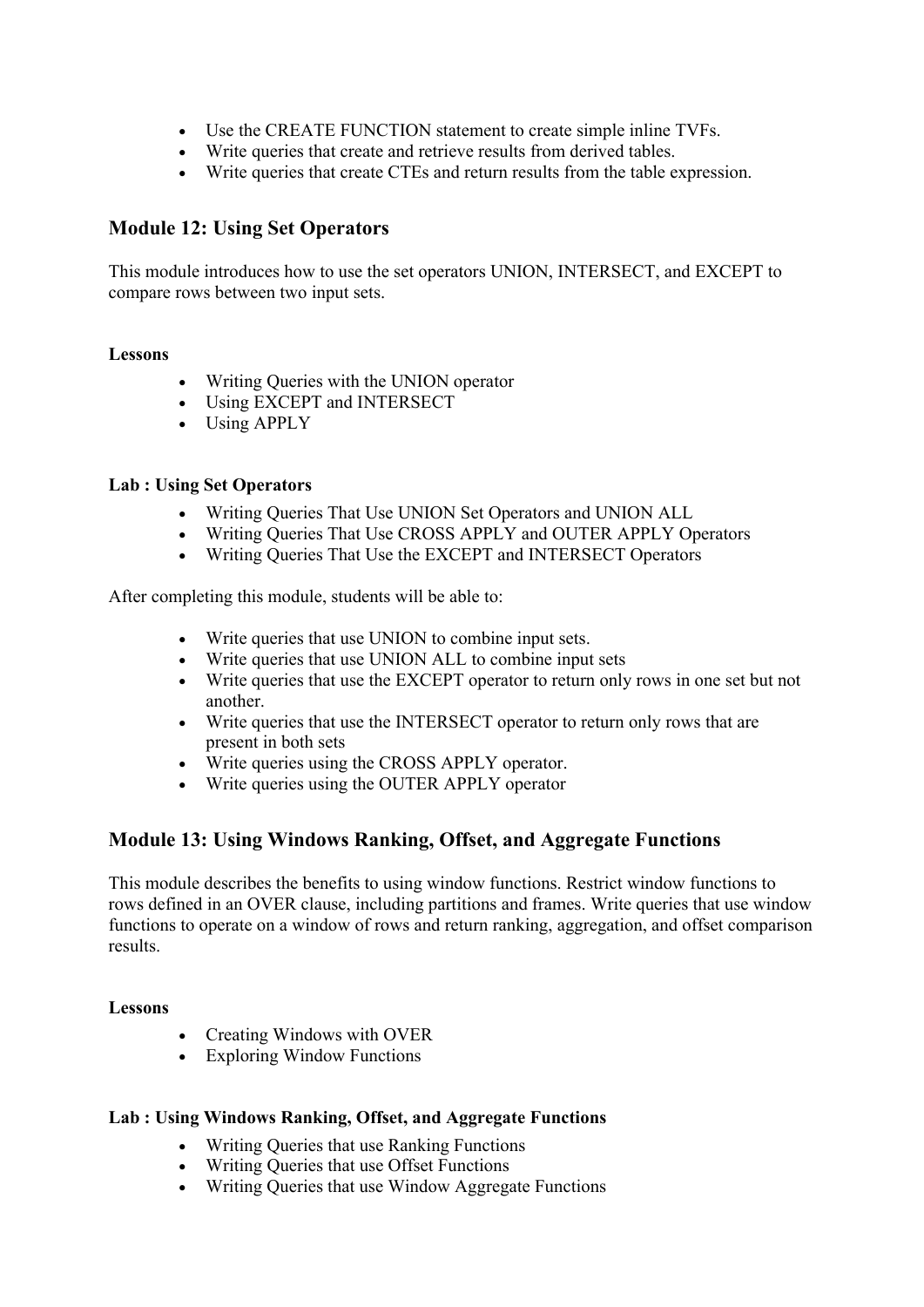After completing this module, students will be able to:

- Describe the T-SQL components used to define windows, and the relationships between them.
- Write queries that use the OVER clause, with partitioning, ordering, and framing to define windows
- Write queries that use window aggregate functions.
- Write queries that use window ranking functions.
- Write queries that use window offset functions

### **Module 14: Pivoting and Grouping Sets**

This module describes write queries that pivot and unpivot result sets. Write queries that specify multiple groupings with grouping sets

#### **Lessons**

- Writing Queries with PIVOT and UNPIVOT
- Working with Grouping Sets

#### **Lab : Pivoting and Grouping Sets**

- Writing Queries that use the PIVOT Operator
- Writing Queries that use the UNPIVOT Operator
- Writing Queries that use the GROUPING SETS CUBE and ROLLUP Subclauses

After completing this module, students will be able to:

- Describe how pivoting data can be used in T-SQL queries.
- Write queries that pivot data from rows to columns using the PIVOT operator.
- Write queries that unpivot data from columns back to rows using the UNPIVOT operator.
- Write queries using the GROUPING SETS subclause.
- Write queries that use ROLLUP AND CUBE.
- Write queries that use the GROUPING ID function.

### **Module 15: Executing Stored Procedures**

This module describes how to return results by executing stored procedures. Pass parameters to procedures. Create simple stored procedures that encapsulate a SELECT statement. Construct and execute dynamic SQL with EXEC and sp\_executesql.

#### **Lessons**

- Querying Data with Stored Procedures
- Passing Parameters to Stored procedures
- Creating Simple Stored Procedures
- Working with Dynamic SQL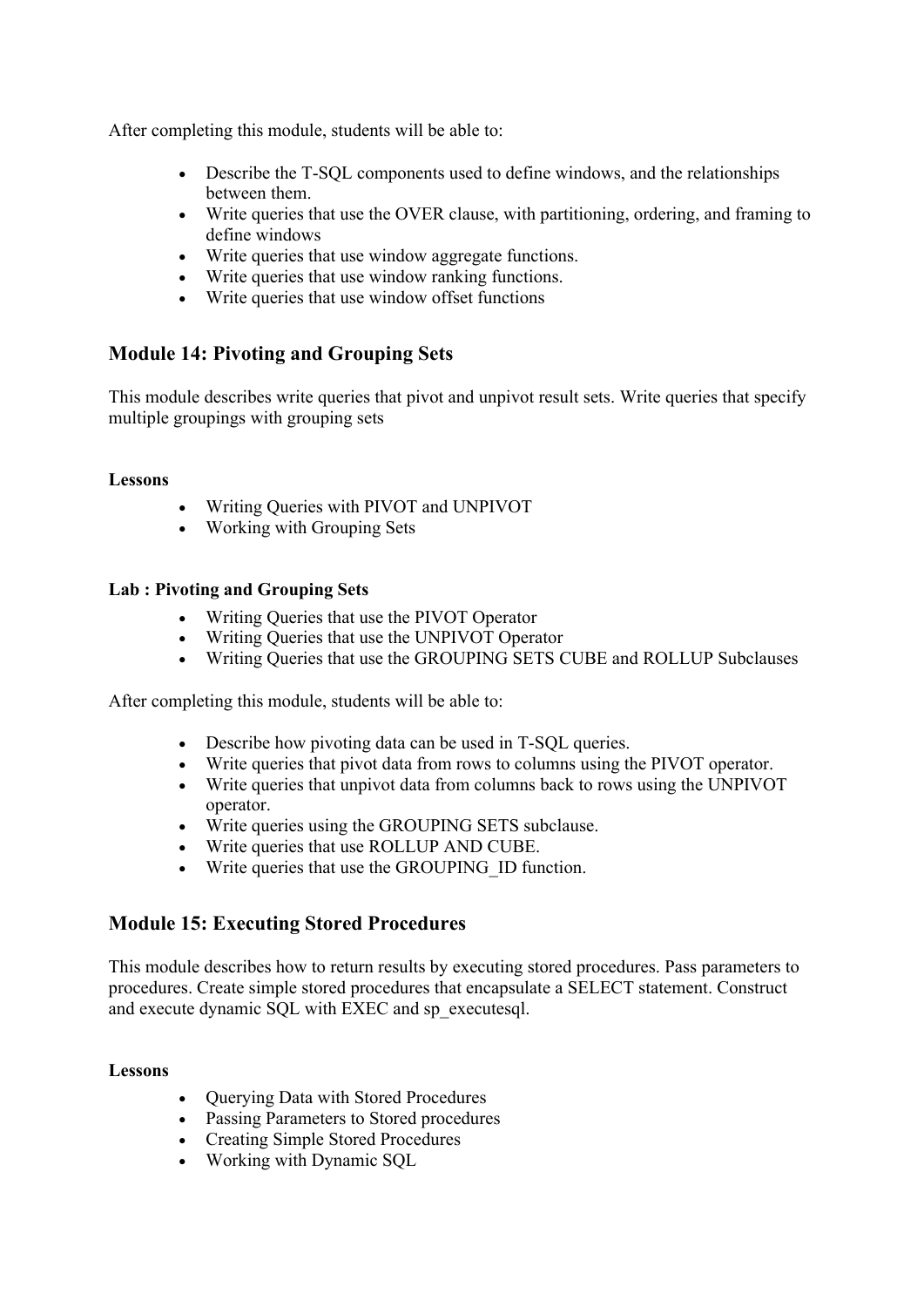#### **Lab : Executing Stored Procedures**

- Using the EXECUTE statement to Invoke Stored Procedures
- Passing Parameters to Stored procedures
- Executing System Stored Procedures

After completing this module, students will be able to:

- Describe stored procedures and their use.
- Write T-SQL statements that execute stored procedures to return data.
- Write EXECUTE statements that pass input parameters to stored procedures.
- Write T-SQL batches that prepare output parameters and execute stored procedures.
- Use the CREATE PROCEDURE statement to write a stored procedure.
- Create a stored procedure that accepts input parameters.
- Describe how T-SQL can be dynamically constructed.
- Write queries that use dynamic SQL.

# **Module 16: Programming with T-SQL**

This module describes how to enhance your T-SQL code with programming elements.

#### **Lessons**

- T-SQL Programming Elements
- Controlling Program Flow

#### **Lab : Programming with T-SQL**

- Declaring Variables and Delimiting Batches
- Using Control-Of-Flow Elements
- Using Variables in a Dynamic SQL Statement
- Using Synonyms

After completing this module, students will be able to:

- Describe how Microsoft SQL Server treats collections of statements as batches.
- Create and submit batches of T-SQL code for execution by SQL Server.
- Describe how SQL Server stores temporary objects as variables.
- Write code that declares and assigns variables.
- Create and invoke synonyms
- Describe the control-of-flow elements in T-SQL.
- Write T-SQL code using IF...ELSE blocks.
- Write T-SQL code that uses WHILE.

# **Module 17: Implementing Error Handling**

This module introduces error handling for T-SQL.

**Lessons**